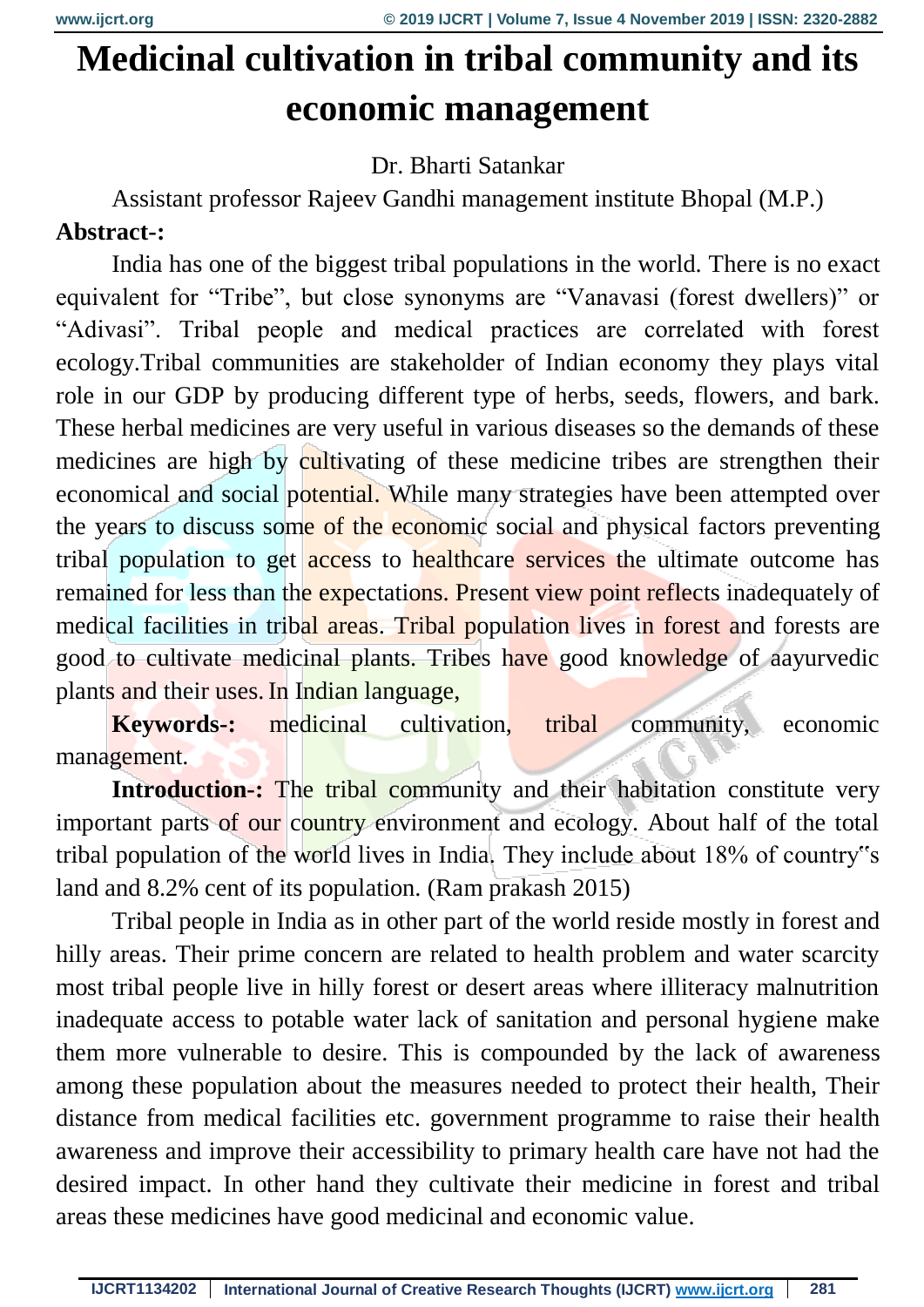Medicinal plants have strong acceptance in religious activities and ritual &belief system of north Indian native communities, who worshiped the plants in the form of god, goddesses, and minor deities.

Tribal suffers from nutritional deficiencies such as protein and energy malnutrition's and micronutrients deficiencies, gastrointestinal disorders and malaria are common in them as well.

The National Policy on tribal peoples seeks to:

- 1. Strengthen the allopathy system of medicine in tribal areas with the extension of the three-tier system of village health workers, auxiliary nurse mid-wife and primary health centres. Expand the number of hospitals in tune with tribal population
- 2. Validate identified tribal remedies (folk claims) used in different tribal areas
- 3. Encourage, document and patent tribals' traditional medicines
- 4. Promote cultivation of medicinal plants related value addition strategies through imparting
- 5. training to youth Encourage qualified doctors from tribal communities to serve tribal areas
- 6. Promote the formation of a strong force of tribal village health guides through regular
- 7. training-cum-orientation courses Formulate area-specific strategies to improve access to and utilisation of health services
- 8. Strengthen research into diseases affecting tribals and initiate action programmes

Trible health is further compromised by social issues such as excessive consumption of alcohol and in some areas tobacco consumption is rapidly increasing as well. General impression and some studies in few tribal districts of Gujarat and Madhya Pradesh, India under maternal Health India project showed that these are much less private or public doctors and obstetrician and gynaecologist in tribal areas. Mere availability of Public Health workforce cannot improve the health status in tribal areas. Access to health services become more difficult in tribal areas as the record are poor or nonexistent. Rural Health statistics 2012 reported of Health and Family Welfare, the Government of India reported a huge short fall of physician paediatricians or any other specialist at community health centre and doctors at PHC in triple areas. While various status are trying to come up with solutions to the shortage of doctors on adhoc. manner based understanding of the problem there is no guidance from the central government on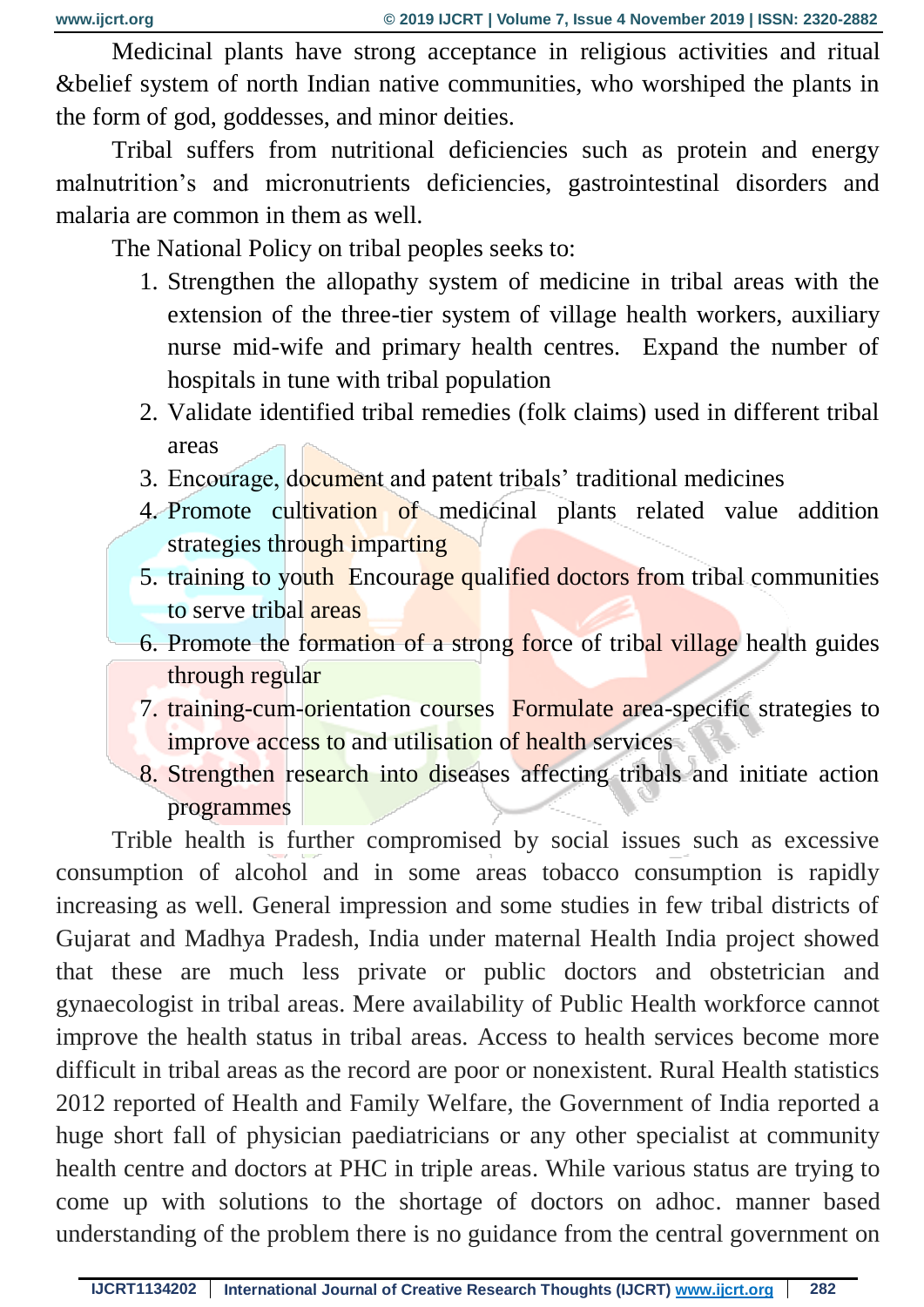this matter. in trible dominated areas medical facilities is carried out through various schemes of concerned Central Ministries and the state government. while the Ministry of Tribal Affairs provide additive to these initiative by way of plugging gaps.

Ministry of Tribal Affairs through its scheme special Central assistance to tribal sub schemes, grant in aid to voluntary organisations and grants under article 27 (1) of the constitution provides funds to the state government aid and attitude based on their proposal after approval of project appraisal committee in the ministry besides, Ministry of Health and Family Welfare through the scheme national Health Mission where in tribal sub plan funds have been earmarked, provides supports to states for strengthening their health care system including up gradation of existing and setting up New Public Health infra structure based on requirements posed by the state governments and union territories in India, In their program implementation plan.

total amount of GST funds provided to the states during 2014 and 15 to 2018 and 19 is given below-:

| Years       | fund provided to States |                |
|-------------|-------------------------|----------------|
|             |                         | (Rs. in crore) |
|             |                         |                |
| $2014 - 15$ | 1885.83                 |                |
| $2015 - 16$ | 2038.64                 |                |
| $2016 - 17$ | 106.12                  |                |
| $2017 - 18$ | 2402.78                 |                |
| 2018-19     | 2032.00                 |                |

**various schemes-:** the Ministry of Health and Family Welfare has allocated significant protein of its budgeting resources for the schedule caste and Scheduled Tribes population. Facilities available to the SC ST population under a few major scheme are detailed below-:

**National Health Mission**-: NHM is major instrument of financing support to the states to strengthen Public Health system and health care delivery a budget outlay of 36576 crores has been made for NHM in 2021-22.

**National Rural Health Mission**-: NRHM seeks to accessible affordable and Good health care to the rural population.

**National Urban Health Mission**-: NUHM seeks to improve the health status of the Urban population particularly urban poor and other vulnerable sections by facilitating their access to quality Primary Health Care.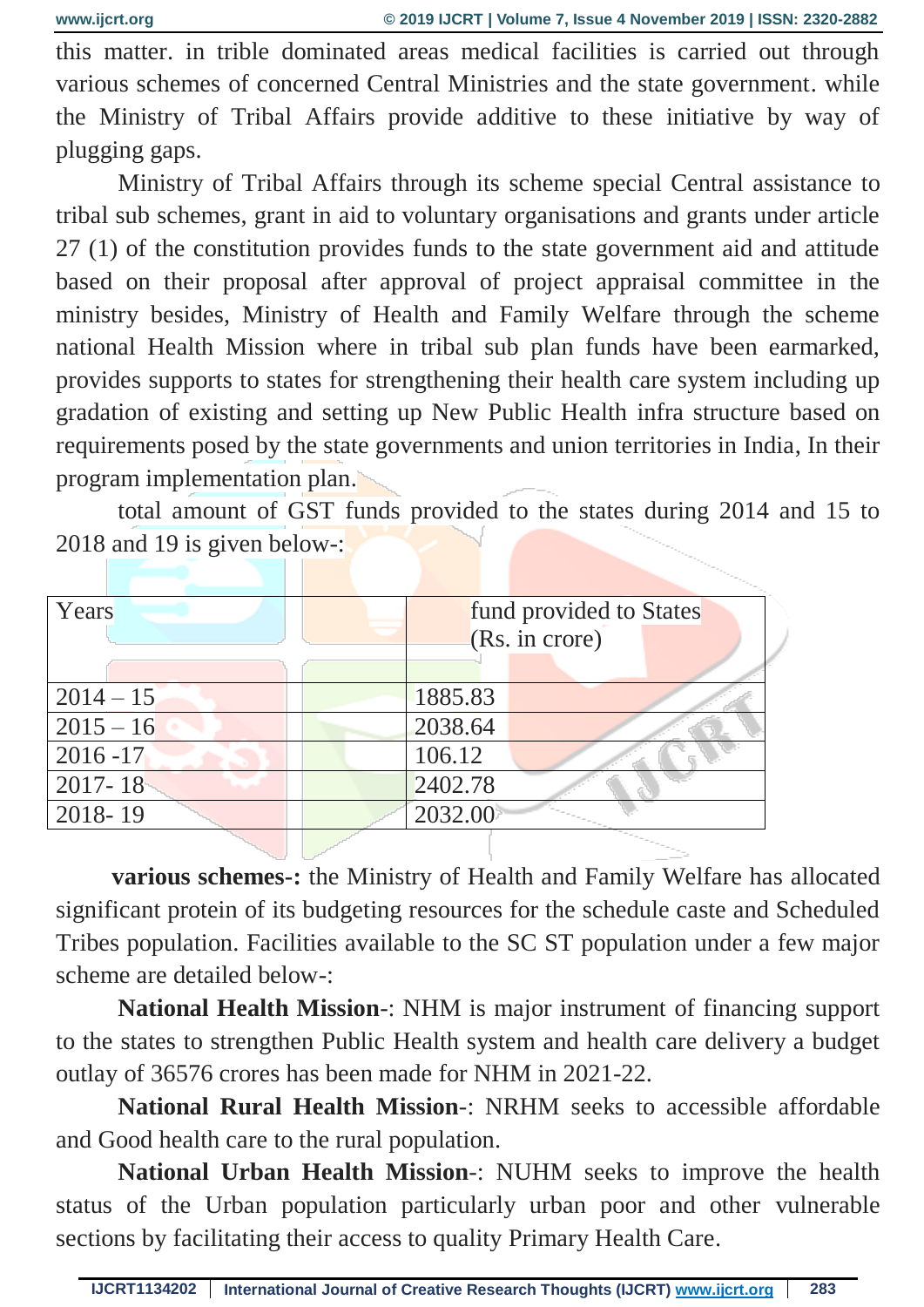**National programme for control of blindness and Visual impairment-:** this program was launched in the year of 1976 as a two central sponsored scheme with the goal of reducing the prevalence of blindness to 0.3% by 2020.

**Challenge-:** there are various challenges in implementation of Health Programme in tribal areas-:

- 1. Lack of health facility in remote rural areas.
- 2. Lack of awareness of health issues.
- 3. lack of emergency transportation
- 4. Discriminatory behaviour by Health Care providers.
- 5. Financial constraints.

On these ground government can train tribal areas to cultivate all type of medicinal plants and also should provide allopathic medicine training for first use. Government should constitute a committee to cultivate plants this plan can enhance economy of country to import good medicinal plants this will also increase standard of tribes. Tribe human resource management and use of this HR can be used easily by plant cultivation.

**Discussion and Conclusion-:** The study concludes that the role of herbal medicine for the treatment of various diseases and disorders among tribe is crucial. They used many different forest plants, weeds, flowers, seeds, bark in their traditional treatment. Indian government pays attention on tribes and find role of tribal people on economy government find that skill and understanding of tribes about herbs, seeds, flowers and bark can be used on this ground government has decided to promote medicinal cultivation on tribal areas. Beyond documented plants after many five years plans Government of India recognised the need to view tribal peoples health with serious and a special concern and constituted an expert committee on tribal health jointly by Ministry of Health and Family Welfare and Ministry of Tribal Affairs in 2013. According to the report the health status of people from ST community had significantly improved over the last 25 years and yet it is the worst when compared to other social groups. Only availabilities of Healthcare facility do not indicate good health of the people of those particular areas, If the people do not utilize this facility.

Tribal boys and girls with minimum education can be trained as Community Health workers in India in tribal areas so they can provide primary health system to their community. These will strength traditional herbal medicines and Medicinal cultivation in tribal community successful medicinal cultivation will enhance economic management all over India.